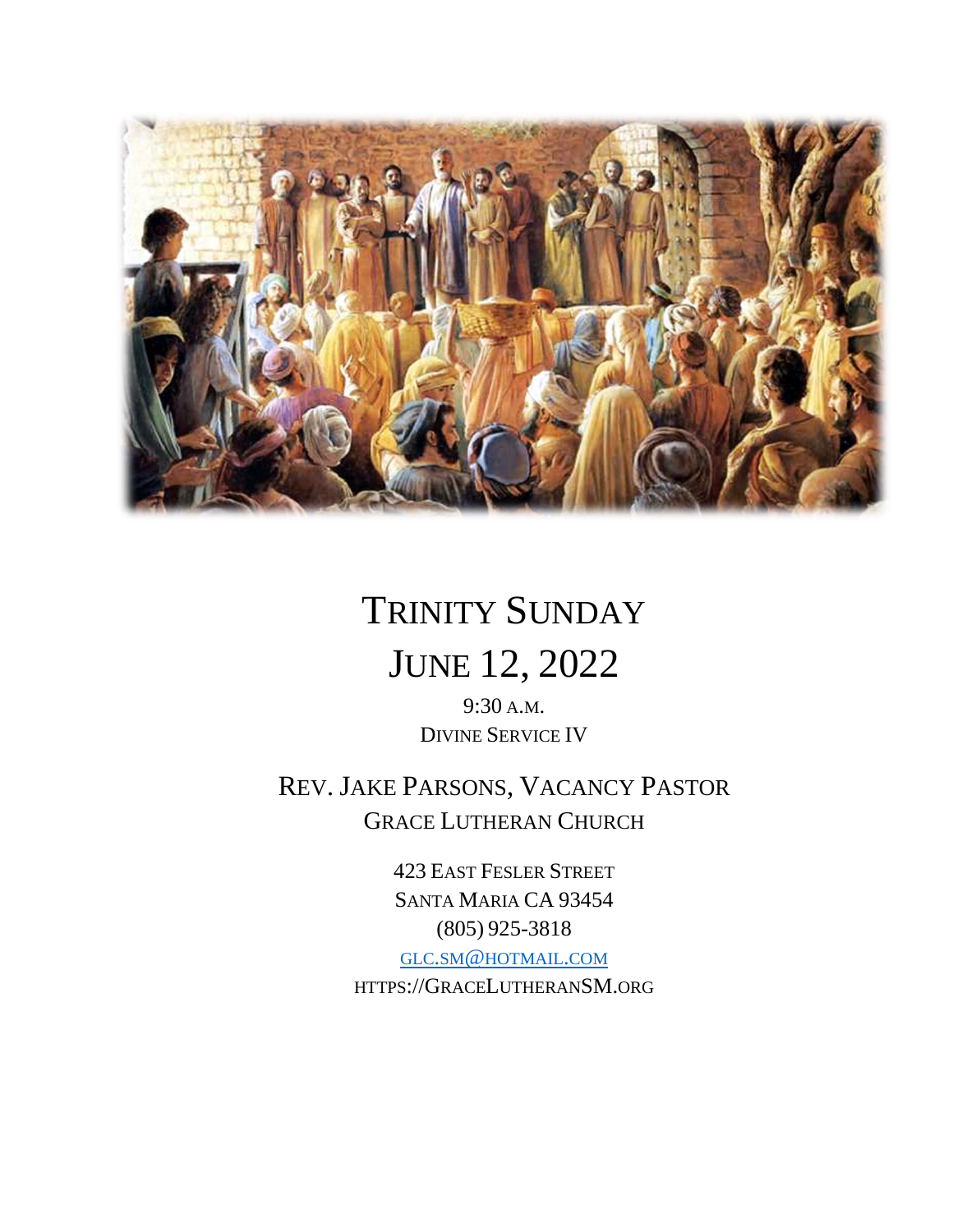#### **Prelude** *Belva Hanson, organist*

**Welcome** *Rev. Jake Parsons*

#### + Confession and Absolution +

### **Hymn of Invocation**



#### *Stand*

*The sign of the cross may be made by all in remembrance of their Baptism.*

**P** In the name of the Father and of the  $\pm$  Son and of the Holy Spirit.

C **Amen.**

- P Our help is in the name of the Lord,
- C **who made heaven and earth.**
- P If You, O Lord, kept a record of sins, O Lord, who could stand?
- C **But with You there is forgiveness; therefore You are feared.**
- P Since we are gathered to hear God's Word, call upon Him in prayer and praise, and receive the body and blood of our Lord Jesus Christ in the fellowship of this altar, let us first consider our unworthiness and confess before God and one another that we have sinned in thought, word, and deed, and that we cannot free ourselves from our sinful condition. Together as His people let us take refuge in the infinite mercy of God, our heavenly Father, seeking His grace for the sake of Christ, and saying: God, be merciful to me, a sinner.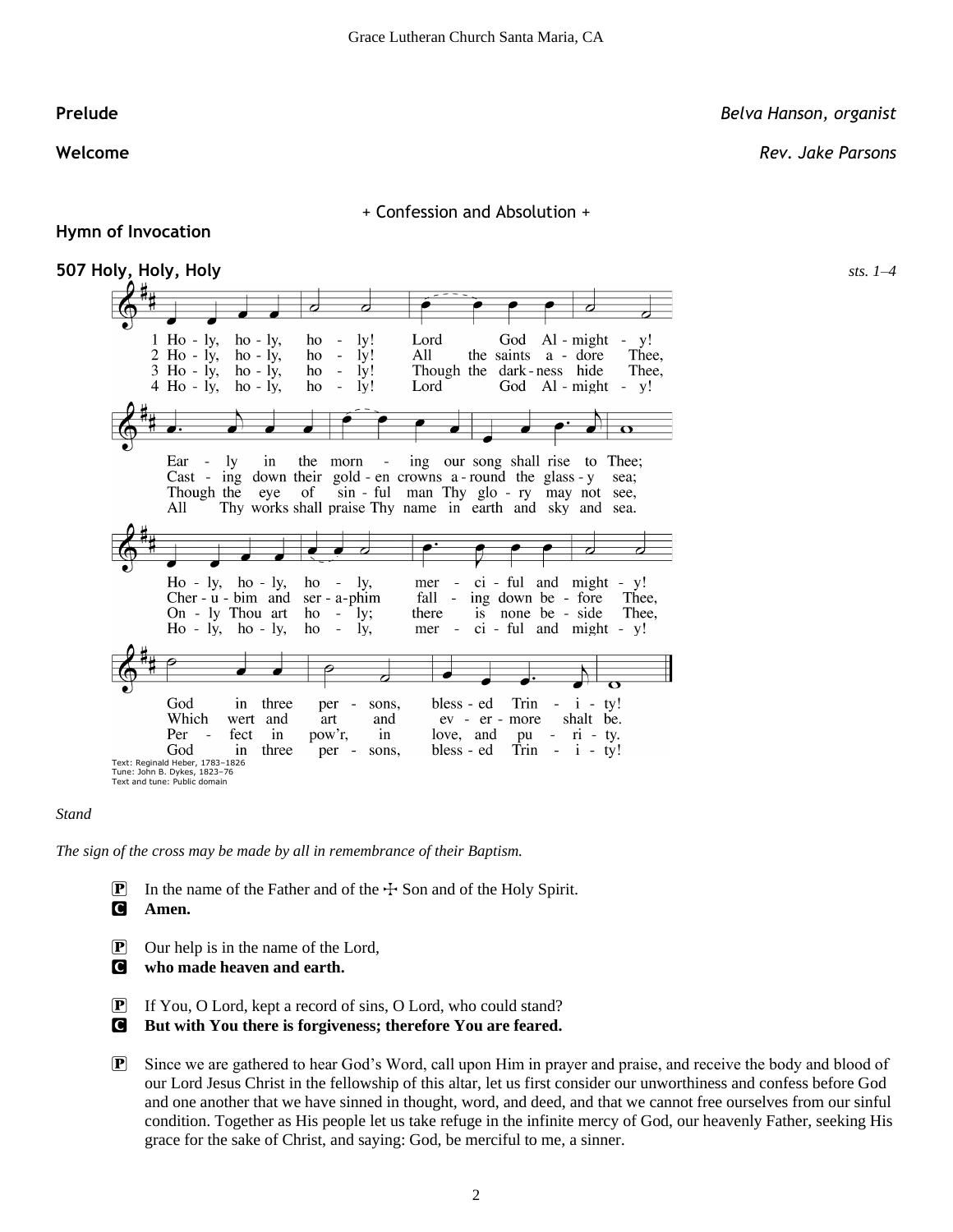P Almighty God, merciful Father, in Holy Baptism You declared us to be Your children and gathered us into Your one, holy Church, in which You daily and richly forgive us our sins and grant us new life through Your Spirit. Be

C **Almighty God, have mercy upon us, forgive us our sins, and lead us to everlasting life. Amen.**

- in our midst, enliven our faith, and graciously receive our prayer and praise; through Your Son, Jesus Christ, our Lord. C **Amen.** + Service of the Word + **Introit** *(Read Responsively)* **P** Blessed be the Holy Trinity and the undivided Unity. Let us give glory to him because he has shown his mercy to us. C **I have set the LORD always before me; because he is at my right hand, I shall not be shaken.** P Therefore my heart is glad, and my whole being rejoices; my flesh also dwells secure. C **For you will not abandon my soul to Sheol, or let your holy one see corruption.**  $\mathbf{P}$  You make known to me the path of life; in your presence there is fullness of joy; at your right hand are pleasures forevermore. C **Glory be to the Father and to the Son and to the Holy Spirit; as it was in the beginning, is now, and will be forever. Amen.** P Blessèd be the Holy Trinity and the undivided Unity. Let us give glory to him because he has shown his mercy to us. **Kyrie** *LSB 204* **C** Lord, have mer-cy; Christ, have mer-cy; Lord, have mer-cy. **Gloria in Excelsis** *LSB 204* $q_1$  To God on high be glo - ry And peace to all the earth; 2 To You, O sole-be - got - ten, The Fa-ther's Son, we pray; 3 For You a-lone are ho - ly; You on - ly are the Lord. Good-will from God in heav - en Pro-claimed at Je-sus' birth! Lamb of God, our Sav - ior, You take our sins a - way. 0 For - ev - er and for - ev - er, Be wor-shiped and a - dored;
	- We praise and bless You, Fa ther; Your ho ly name, we sing-Have mer - cy on us, Je - sus; Re - ceive our heart - felt cry, You with the Ho - ly Spir - it A - lone are Lord Most High,

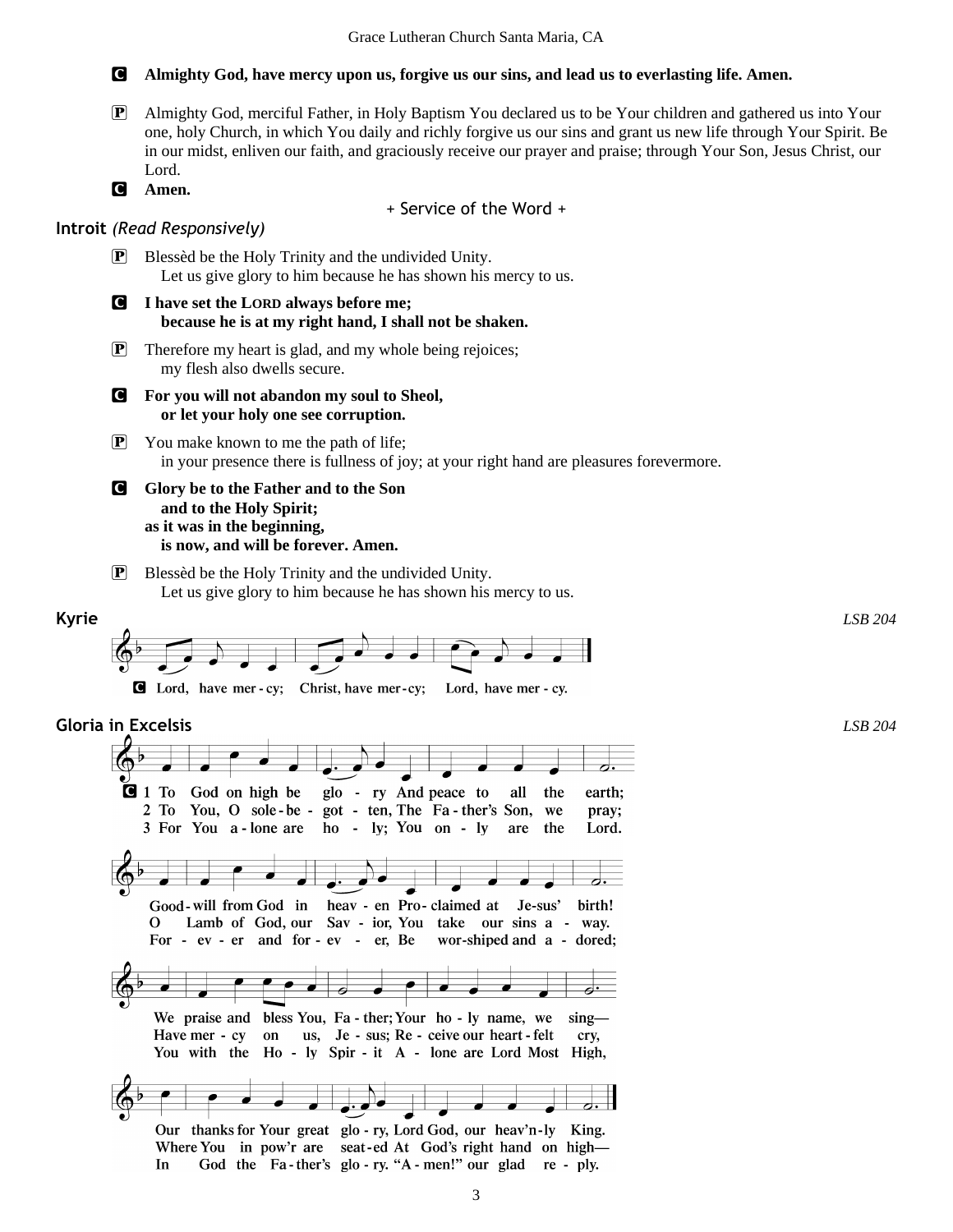#### **Salutation and Collect of the Day**

- $\mathbf{P}$  The Lord be with you.
- C **And also with you.**

P Let us pray.

Almighty and everlasting God, You have given us grace to acknowledge the glory of the eternal Trinity by the confession of a true faith and to worship the Unity in the power of the Divine Majesty. Keep us steadfast in this faith and defend us from all adversities; for You, O Father, Son, and Holy Spirit, live and reign, one God, now and forever.

#### C **Amen.**

*Sit*

#### **Old Testament Reading** *Isaiah 6:1–8*

<sup>1</sup>In the year that King Uzziah died I saw the Lord sitting upon a throne, high and lifted up; and the train of his robe filled the temple. <sup>2</sup>Above him stood the seraphim. Each had six wings: with two he covered his face, and with two he covered his feet, and with two he flew. <sup>3</sup>And one called to another and said:

"Holy, holy, holy is the LORD of hosts; the whole earth is full of his glory!"

<sup>4</sup>And the foundations of the thresholds shook at the voice of him who called, and the house was filled with smoke. <sup>5</sup>And I said: "Woe is me! For I am lost; for I am a man of unclean lips, and I dwell in the midst of a people of unclean lips; for my eyes have seen the King, the LORD of hosts!"

<sup>6</sup>Then one of the seraphim flew to me, having in his hand a burning coal that he had taken with tongs from the altar. <sup>7</sup>And he touched my mouth and said: "Behold, this has touched your lips; your guilt is taken away, and your sin atoned for"

<sup>8</sup>And I heard the voice of the Lord saying, "Whom shall I send, and who will go for us?" Then I said, "Here am I! Send me."

A This is the Word of the Lord.

C **Thanks be to God.**

#### **Psalm 8** *(Read Responsively) Psalm 8*

 $\mathbf{P}$  <sup>1</sup>O LORD, our Lord, how majestic is your name in all the earth!

- C **You have set your glory above the heavens. <sup>2</sup>Out of the mouth of babes and infants, you have established strength because of your foes, to still the enemy and the avenger.**
- $\boxed{\mathbf{P}}$  <sup>3</sup>When I look at your heavens, the work of your fingers, the moon and the stars, which you have set in place, <sup>4</sup>what is man that you are mindful of him, and the son of man that you care for him?
- C **<sup>5</sup>Yet you have made him a little lower than the heavenly beings and crowned him with glory and honor.**
- $\mathbf{P}$  6You have given him dominion over the works of your hands; you have put all things under his feet, <sup>7</sup>all sheep and oxen, and also the beasts of the field,

8 the birds of the heavens, and the fish of the sea, whatever passes along the paths of the seas.

C **<sup>9</sup>O LORD, our Lord, how majestic is your name in all the earth!**

4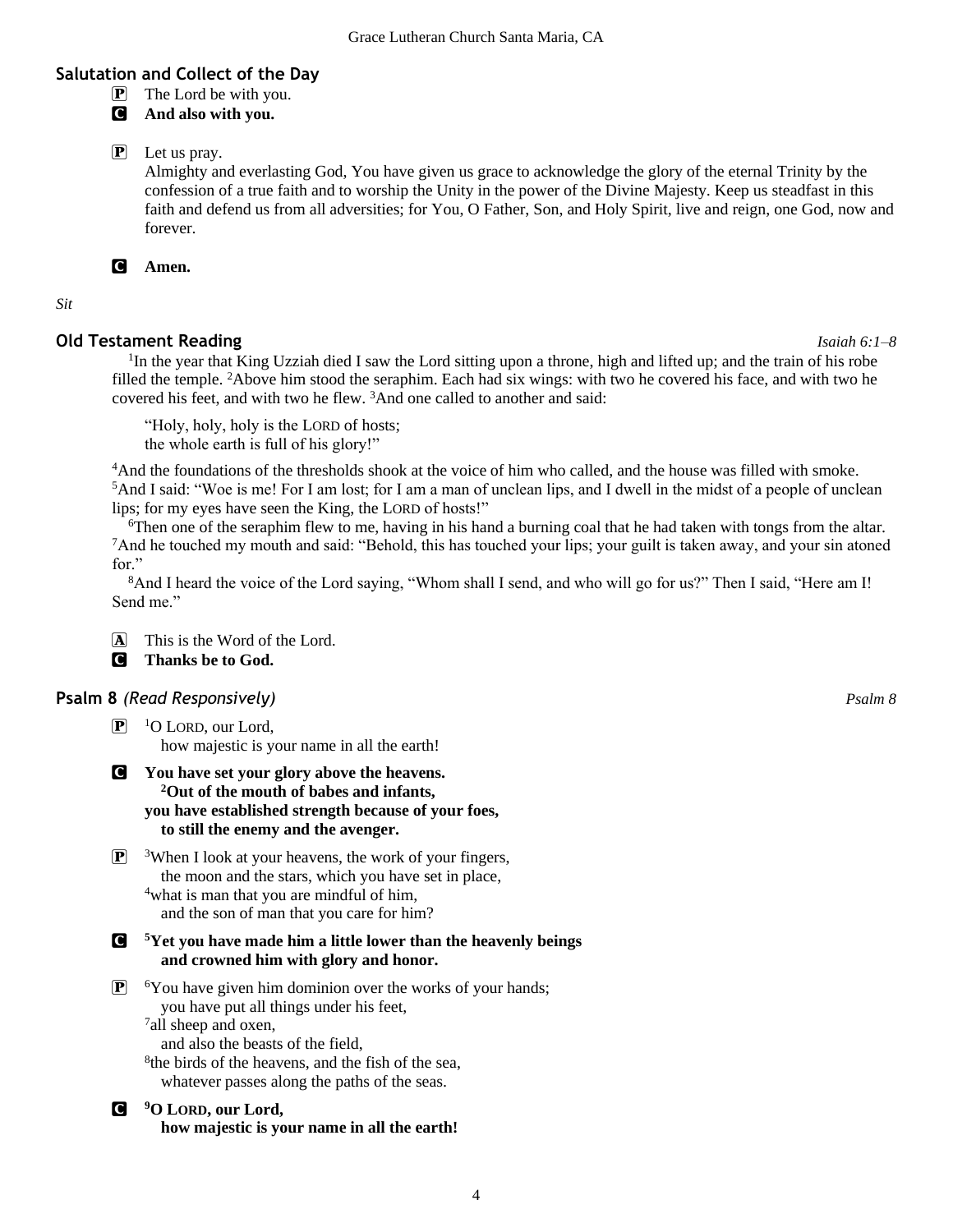#### Grace Lutheran Church Santa Maria, CA

#### **Second Reading** *Acts 2:14a, 22–36*

 $22$ "Men of Israel, hear these words: Jesus of Nazareth, a man attested to you by God with mighty works and wonders and signs that God did through him in your midst, as you yourselves know— <sup>23</sup>this Jesus, delivered up according to the definite plan and foreknowledge of God, you crucified and killed by the hands of lawless men. <sup>24</sup>God raised him up, loosing the pangs of death, because it was not possible for him to be held by it. <sup>25</sup>For David says concerning him,

"'I saw the Lord always before me,

for he is at my right hand that I may not be shaken;

<sup>26</sup>therefore my heart was glad, and my tongue rejoiced;

my flesh also will dwell in hope.

 $^{27}$ For you will not abandon my soul to Hades,

or let your Holy One see corruption.

<sup>28</sup>You have made known to me the paths of life;

you will make me full of gladness with your presence.'

 $29$ <sup>49</sup> Brothers, I may say to you with confidence about the patriarch David that he both died and was buried, and his tomb is with us to this day. <sup>30</sup>Being therefore a prophet, and knowing that God had sworn with an oath to him that he would set one of his descendants on his throne, <sup>31</sup>he foresaw and spoke about the resurrection of the Christ, that he was not abandoned to Hades, nor did his flesh see corruption. <sup>32</sup>This Jesus God raised up, and of that we all are witnesses. <sup>33</sup>Being therefore exalted at the right hand of God, and having received from the Father the promise of the Holy Spirit, he has poured out this that you yourselves are seeing and hearing. <sup>34</sup>For David did not ascend into the heavens, but he himself says,

"The Lord said to my Lord, Sit at my right hand, <sup>35</sup>until I make your enemies your footstool.'

<sup>36</sup>Let all the house of Israel therefore know for certain that God has made him both Lord and Christ, this Jesus whom you crucified."

A This is the Word of the Lord.

C **Thanks be to God.**

*Stand*

#### **Alleluia and Verse**

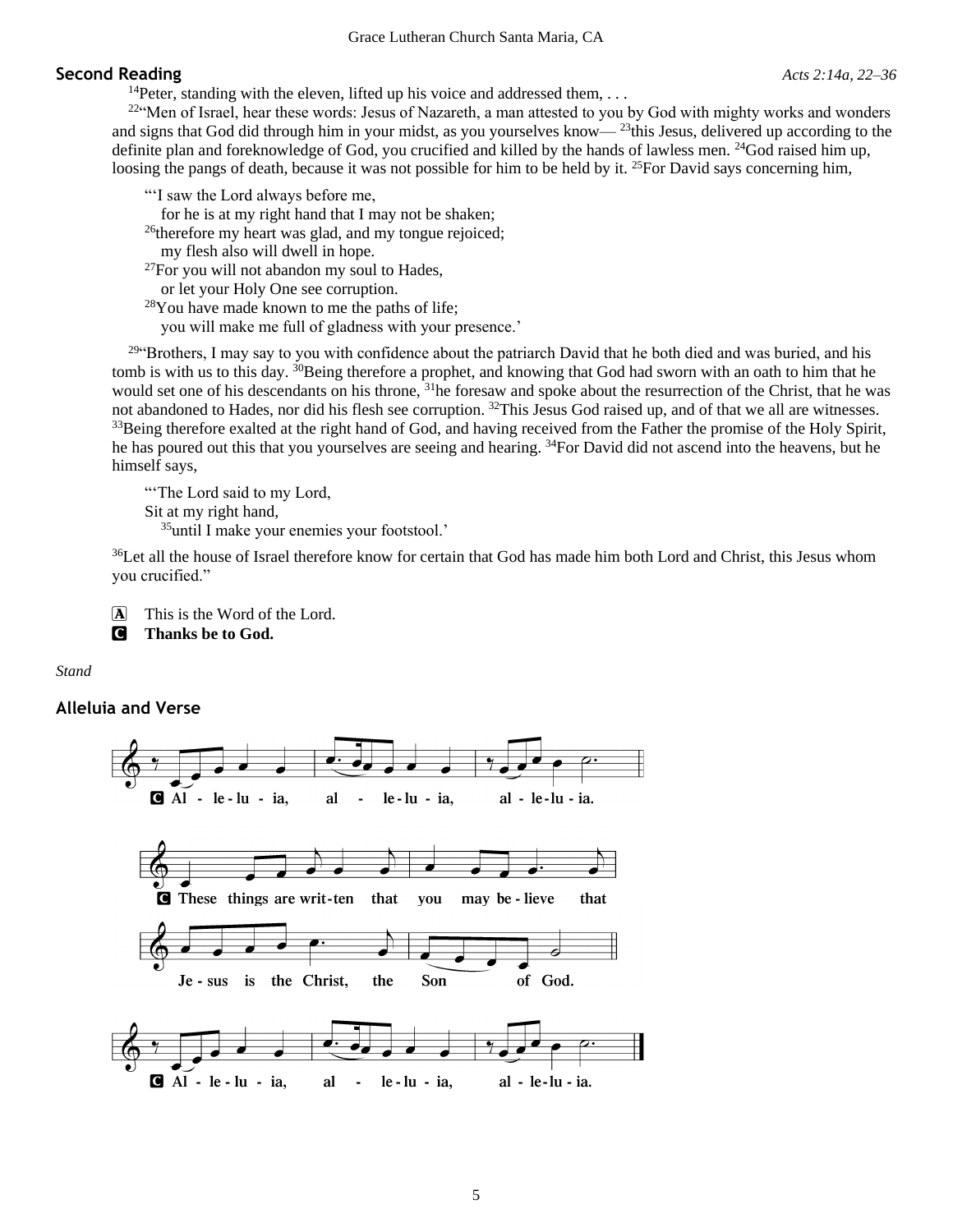#### **Holy Gospel** *John 3:1–17*

**G** Glory to You, O Lord.

<sup>1</sup>Now there was a man of the Pharisees named Nicodemus, a ruler of the Jews. <sup>2</sup>This man came to Jesus by night and said to him, "Rabbi, we know that you are a teacher come from God, for no one can do these signs that you do unless God is with him." <sup>3</sup> Jesus answered him, "Truly, truly, I say to you, unless one is born again he cannot see the kingdom of God." <sup>4</sup>Nicodemus said to him, "How can a man be born when he is old? Can he enter a second time into his mother's womb and be born?" <sup>5</sup> Jesus answered, "Truly, truly, I say to you, unless one is born of water and the Spirit, he cannot enter the kingdom of God. <sup>6</sup>That which is born of the flesh is flesh, and that which is born of the Spirit is spirit. <sup>7</sup>Do not marvel that I said to you, 'You must be born again.' <sup>8</sup>The wind blows where it wishes, and you hear its sound, but you do not know where it comes from or where it goes. So it is with everyone who is born of the Spirit."

<sup>9</sup>Nicodemus said to him, "How can these things be?" <sup>10</sup>Jesus answered him, "Are you the teacher of Israel and yet you do not understand these things? <sup>11</sup>Truly, truly, I say to you, we speak of what we know, and bear witness to what we have seen, but you do not receive our testimony. <sup>12</sup>If I have told you earthly things and you do not believe, how can you believe if I tell you heavenly things? <sup>13</sup>No one has ascended into heaven except he who descended from heaven, the Son of Man. <sup>14</sup>And as Moses lifted up the serpent in the wilderness, so must the Son of Man be lifted up, <sup>15</sup>that whoever believes in him may have eternal life.

<sup>16"</sup>For God so loved the world, that he gave his only Son, that whoever believes in him should not perish but have eternal life. <sup>17</sup>For God did not send his Son into the world to condemn the world, but in order that the world might be saved through him."

P This is the Gospel of the Lord.

C **Praise to You, O Christ.**

#### **Nicene Creed**

C **I believe in one God, the Father Almighty, maker of heaven and earth and of all things visible and invisible. And in one Lord Jesus Christ, the only-begotten Son of God, begotten of His Father before all worlds, God of God, Light of Light, very God of very God, begotten, not made, being of one substance with the Father, by whom all things were made; who for us men and for our salvation came down from heaven and was incarnate by the Holy Spirit of the virgin Mary and was made man; and was crucified also for us under Pontius Pilate. He suffered and was buried. And the third day He rose again according to the Scriptures and ascended into heaven and sits at the right hand of the Father. And He will come again with glory to judge both the living and the dead, whose kingdom will have no end. And I believe in the Holy Spirit, the Lord and giver of life, who proceeds from the Father and the Son, who with the Father and the Son together is worshiped and glorified, who spoke by the prophets. And I believe in one holy Christian and apostolic Church, I acknowledge one Baptism for the remission of sins, and I look for the resurrection of the dead** and the life  $+$  of the world to come. Amen.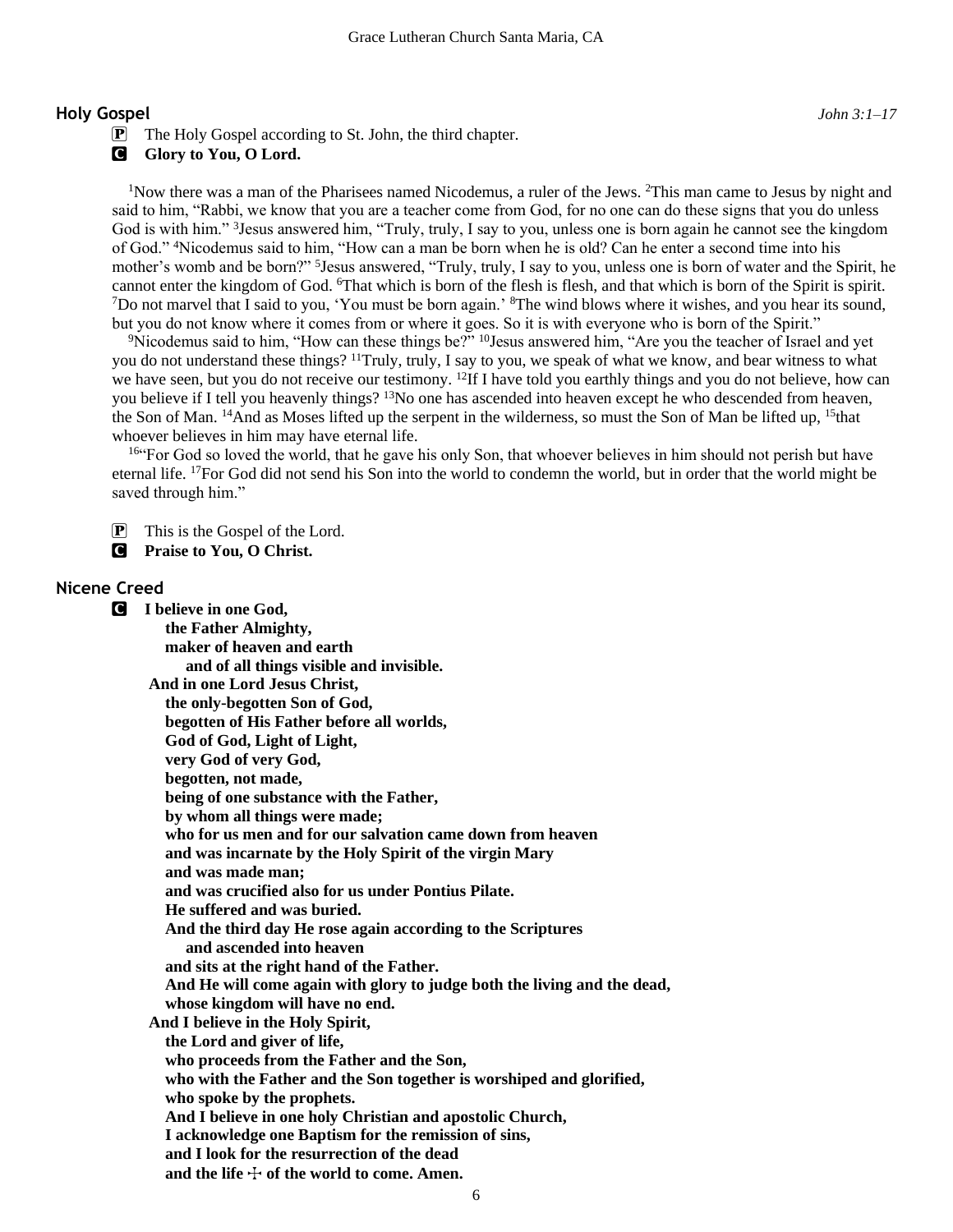#### *Sit*

#### **Hymn of the Day**

#### **525 Crown Him with Many Crowns** *sts. 1–2, 4–5*



#### **Sermon**

*Stand*

#### **Donations, Tithes and Offerings**

*Giving can be done in three ways: offerings in the offering plate in the Narthex of the church, gifts mailed to the church, and online giving at our website.*

+ Prayer +

#### **Prayers of the Church**

*The Pastor will say the following at the end of each prayer:* P Lord, in Your mercy. *The congregation will respond:*

C **Hear our prayer.**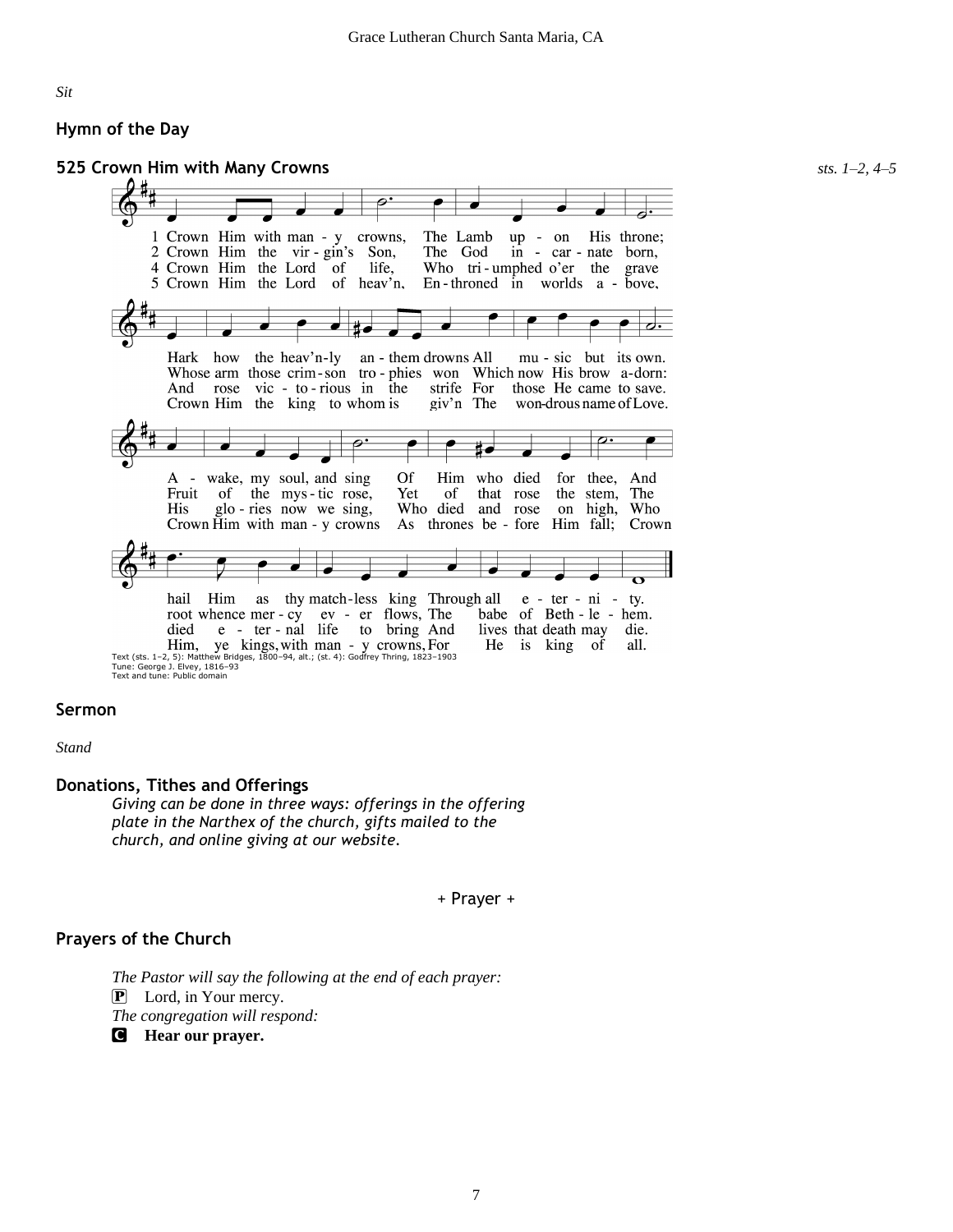Grace Lutheran Church Santa Maria, CA

+ Service of the Sacrament +

#### **Preface** *LSB 208*

- P The Lord be with you.
- C **And also with you.**
- $\mathbf{P}$  Lift up your hearts.
- C **We lift them to the Lord.**

P Let us give thanks to the Lord our God.

- C **It is right to give Him thanks and praise.**
- P It is truly good, right, and salutary that we should at all times and in all places give thanks to You, O Lord, holy Father, almighty and everlasting God, for the countless blessings You so freely bestow on us and all creation. Above all, we give thanks for Your boundless love shown to us when You sent Your only-begotten Son, Jesus Christ, into our flesh and laid on Him our sin, giving Him into death that we might not die eternally. Because He is now risen from the dead and lives and reigns to all eternity, all who believe in Him will overcome sin and death and will rise again to new life. Therefore with angels and archangels and with all the company of heaven we laud and magnify Your glorious name, evermore praising You and saying:



#### **Prayer of Thanksgiving**

P Blessed are You, O Lord our God, king of all creation, for You have had mercy on us and given Your onlybegotten Son that whoever believes in Him should not perish but have eternal life.

You once revealed Your name to Moses in the burning bush; and through Your beloved Son, Jesus Christ, You unveiled the mystery of Your holy name in the Trinity of persons and the Unity of being.

Grant that we, who have been baptized and instructed in the triune name, may faithfully eat and drink of Your Son's body and blood and worship You in spirit and truth, O Father, through Your Son in the Holy Spirit.

Hear us as we pray in His name and as He has taught us: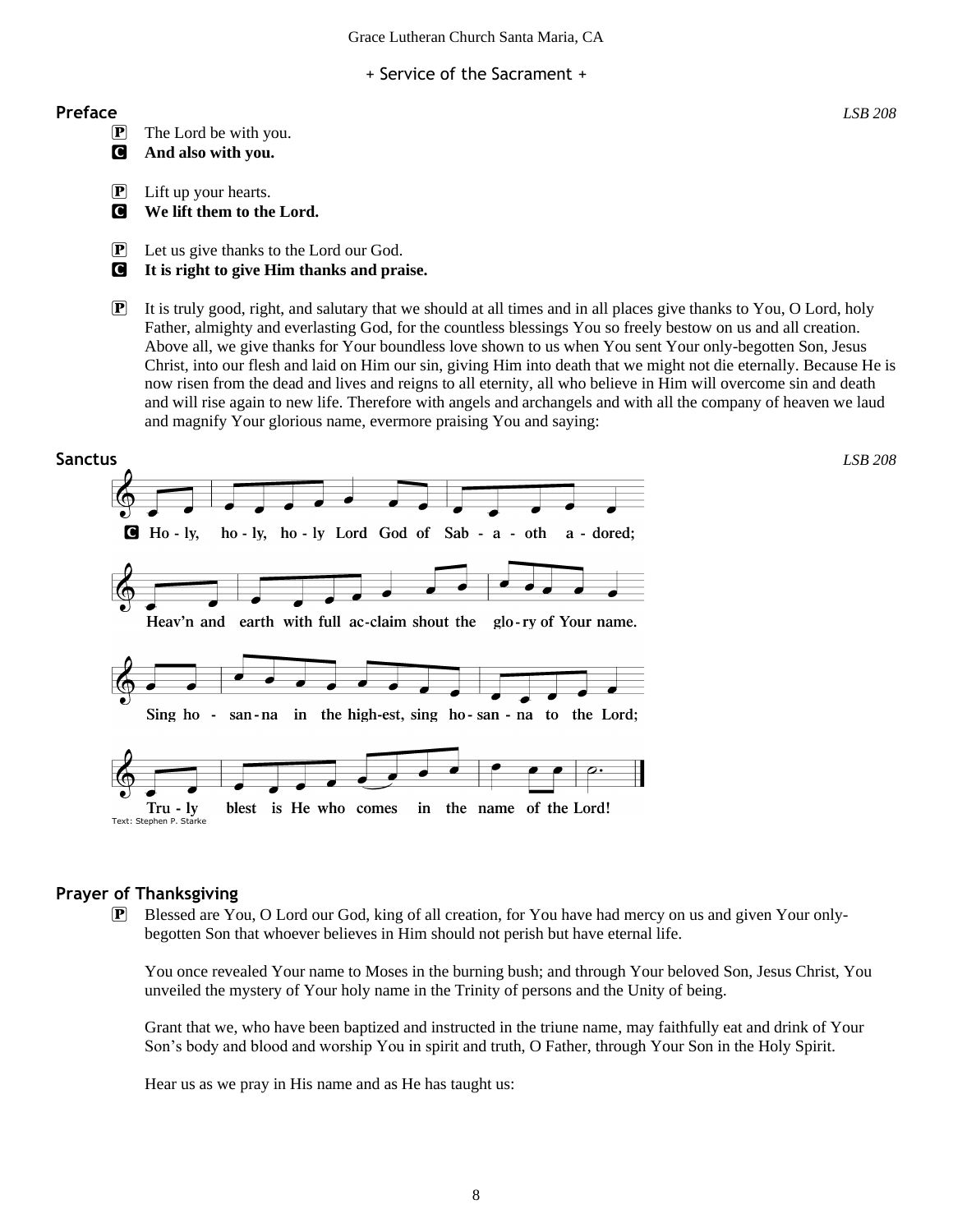#### **Lord's Prayer**

C **Our Father who art in heaven, hallowed be Thy name, Thy kingdom come, Thy will be done on earth as it is in heaven; give us this day our daily bread; and forgive us our trespasses as we forgive those who trespass against us; and lead us not into temptation, but deliver us from evil. For Thine is the kingdom and the power and the glory forever and ever. Amen.**

#### **The Words of Our Lord**

P Our Lord Jesus Christ, on the night when He was betrayed, took bread, and when He had given thanks, He broke it and gave it to the disciples and said: "Take, eat; this is  $My + body$ , which is given for you. This do in remembrance of Me."

In the same way also He took the cup after supper, and when He had given thanks, He gave it to them, saying: "Drink of it, all of you; this cup is the new testament in My  $+$  blood, which is shed for you for the forgiveness of sins. This do, as often as you drink it, in remembrance of Me."

#### **Pax Domini**

P The peace of the Lord be with you always.

C **Amen.**



*Sit*

**Distribution –** All Christians in worship are welcome to attend Holy Communion. If you'd prefer to receive a blessing and not the body and blood of Christ, please cross your arms over your chest.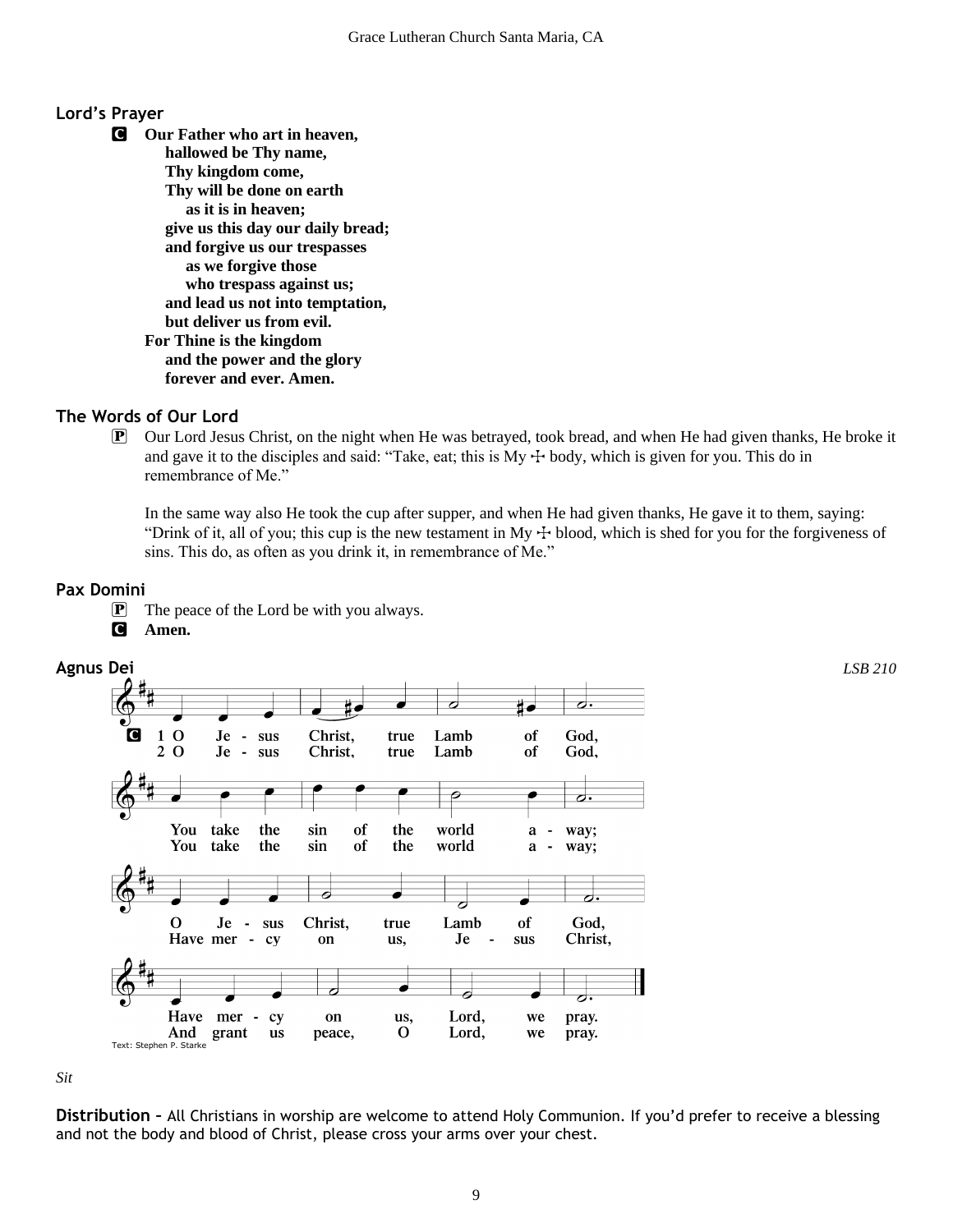#### **Distribution Music**

*Stand*



#### **Post-Communion Collect**

A Let us pray.

We give thanks to You, almighty God, that You have refreshed us through this salutary gift, and we implore You that of Your mercy You would strengthen us through the same in faith toward You and in fervent love toward one another; through Jesus Christ, Your Son, our Lord, who lives and reigns with You and the Holy Spirit, one God, now and forever.

C **Amen.**

#### **Benedicamus** *LSB 212*

A Let us bless the Lord.

C **Thanks be to God.**

#### **Benediction**

P The Lord bless you and keep you. The Lord make His face shine on you and be gracious to you. The Lord look upon you with favor and  $+$  give you peace.

C **Amen.**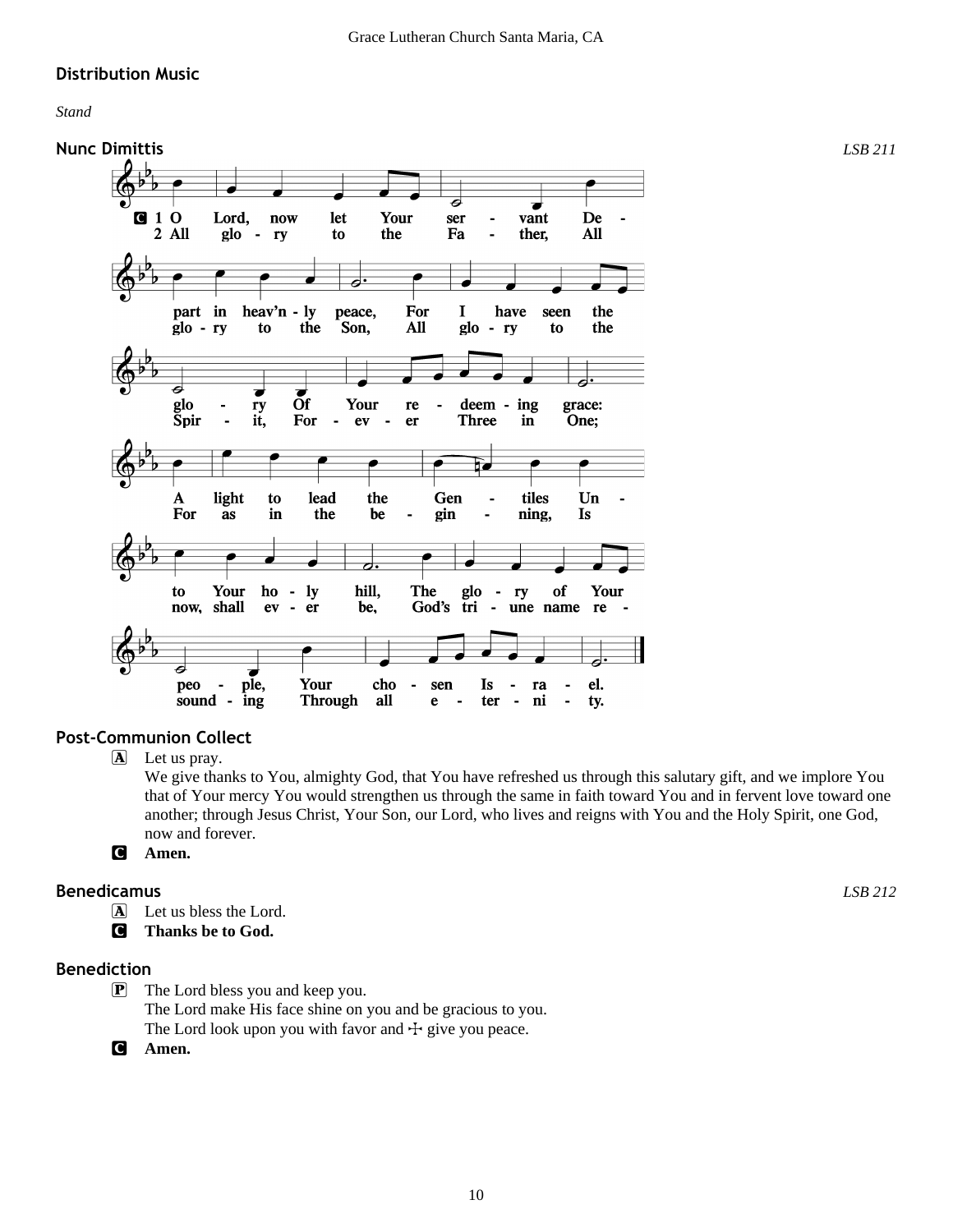### **Closing Hymn**

#### **699 I Heard the Voice of Jesus Say**



#### **Acknowledgments**

Divine Service, Setting Four from Lutheran Service Book

Unless otherwise indicated, Scripture quotations are from the ESV® Bible (The Holy Bible, English Standard Version®), copyright © 2001 by Crossway, a publishing ministry of Good News Publishers. Used by permission. All rights reserved.

Created by Lutheran Service Builder © 2022 Concordia Publishing House.

#### **Announcements**

- **Prayer Requests –** Please provide updated prayer requests; Prayer requests on the existing prayer sheet will be removed after one month unless refreshed.
- **Church Choral**  Would you like to share your voice for special music, Sunday worship and seasonal hymnology? Please contact Vito if you'd be willing to dedicate some time for singing with others in the church. (805) 714-4592

 $^{+++}$ 

*"Come unto me and rest;… Behold, I freely give… I am this dark world's light…"*

*-* I heard the Voice of Jesus Say

I had to turn off my preferred source of national news. It's too much! 246 mass shootings since the beginning of 2022! (There were 233 a week ago when I started writing this.) That's not right. And it's hard to hear.

The author of our closing hymn today wrote it with the hope that young children in the church would hear a "voice" that resonated with their needs, using words, language and ideas that spoke to them directly. The children of that era were

losing connection with *the voice of Jesus* and needed to be reminded of the simple beauty of His love.

The human voice is profoundly powerful; profoundly damaging; profoundly encouraging

In a world that judges in all ways, all of the time, it's not ignorance, avoidance or stupidity that drives our craving to hear good news; it's our need for Good News. And we are wise to seek the voice of Jesus, the hymns of the Church and hopeful, encouraging words. Day after day the sinful world around us and the sinner within us attempts to tell us, "There is no hope." The voice of Christ, spoken through the hymns of the church says the opposite, "There is hope in Jesus."